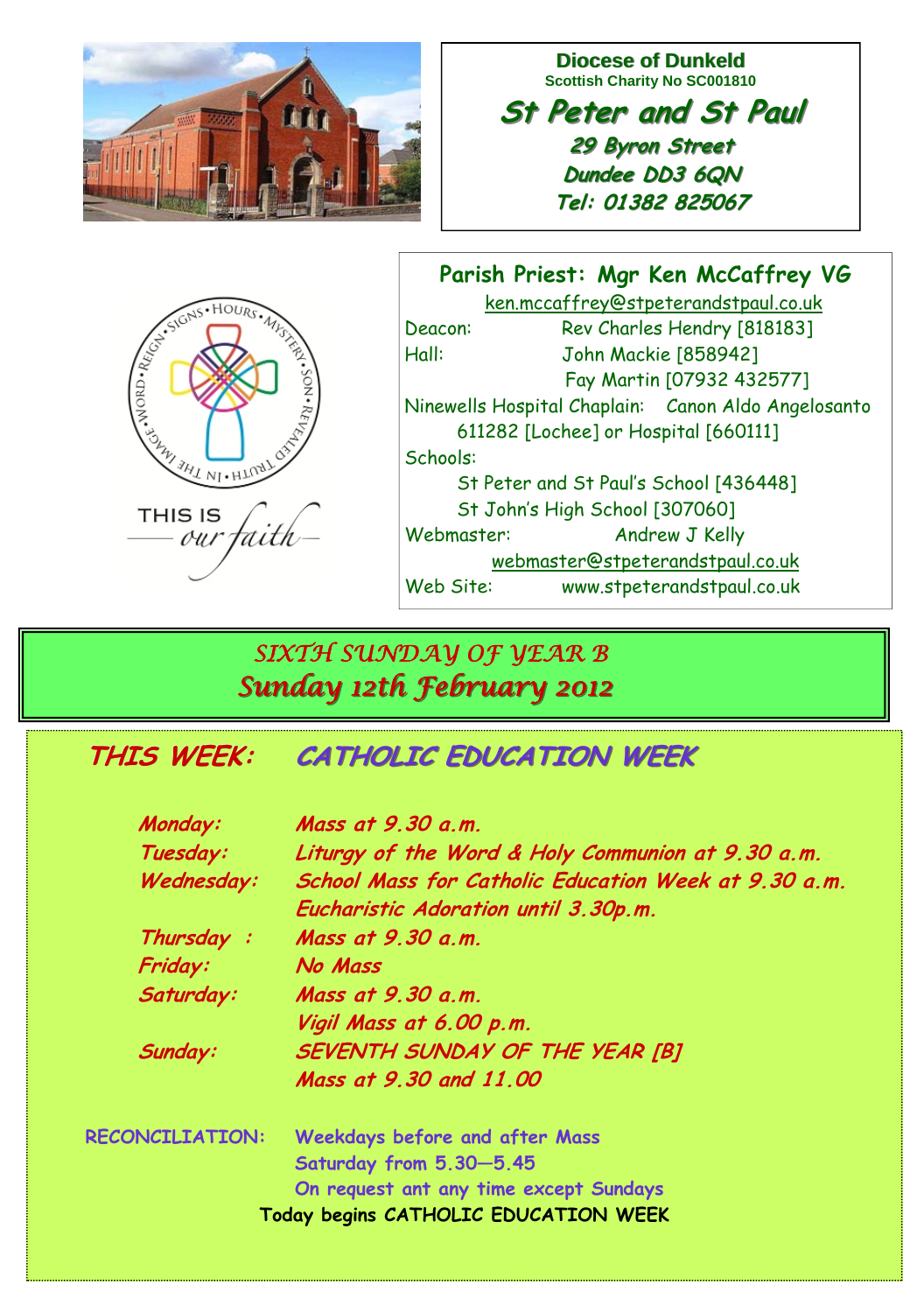*COLLECTIONS*

**Sunday 5th February £ 1087 (£623 was Gift Aid) Many Thanks Next Sunday SECOND COLLECTION For CATHOLIC EDUCATION** 

**If one of your family is in hospital, you should let Canon Aldo know.** 

**If someone is sick at home, please let Fr Ken or Deacon Charles know so that Sunday Communion can be arranged.**

PLEASE PRAY FOR: **Danny Anderson, Jimmy McKinnon, Ina McCulloch & David Hosie** recently deceased.

And for **Steven Walker, Bernadette Chapman, Betty Morrison, George Armstrong, Margaret Nolan, Anne Hume, Charlie Kelly, Davina Smith, Sheila Murphy, Evelyn Devlin, Pamela Robertson, Harry Craig, Charlie Craig & Mary McInally** whose anniversaries occur at this time.

Pray also for those in hospital; **John McCarle & Jean Rollo .**

And all those who are sick or housebound in our parish and receive the Eucharist each Sunday. Pray for Sr Marie Terese of the Sisters of Mercy, Lawside who is very ill.

### **EUCHARISTIC ADORATION**

Eucharistic Adoration takes place each Wednesday from after Mass until 3.30. This is an opportunity to spend prayerful time in quiet peace before the Blessed Sacrament. Enter by the side door beside the house and take up the opportunity to prtay for your own intentions and for your family and friends.

CHILDREN'S LITURGY OF THE WORD at 11 o'clock Mass



Diocesan Pilgrimage to Lourdes The Annual Diocesan Pilgrimage to Lourdes will be from 13—20 July this year. Details on the Notice Board.

CECILIAN CHOIR CONCERT in aid of the Dundee Across Group will be in St Andrew's Cathedral, on Monday 20th February, at 7.30 p.m. Tickets are £5, available at the door or from 01382 667158.

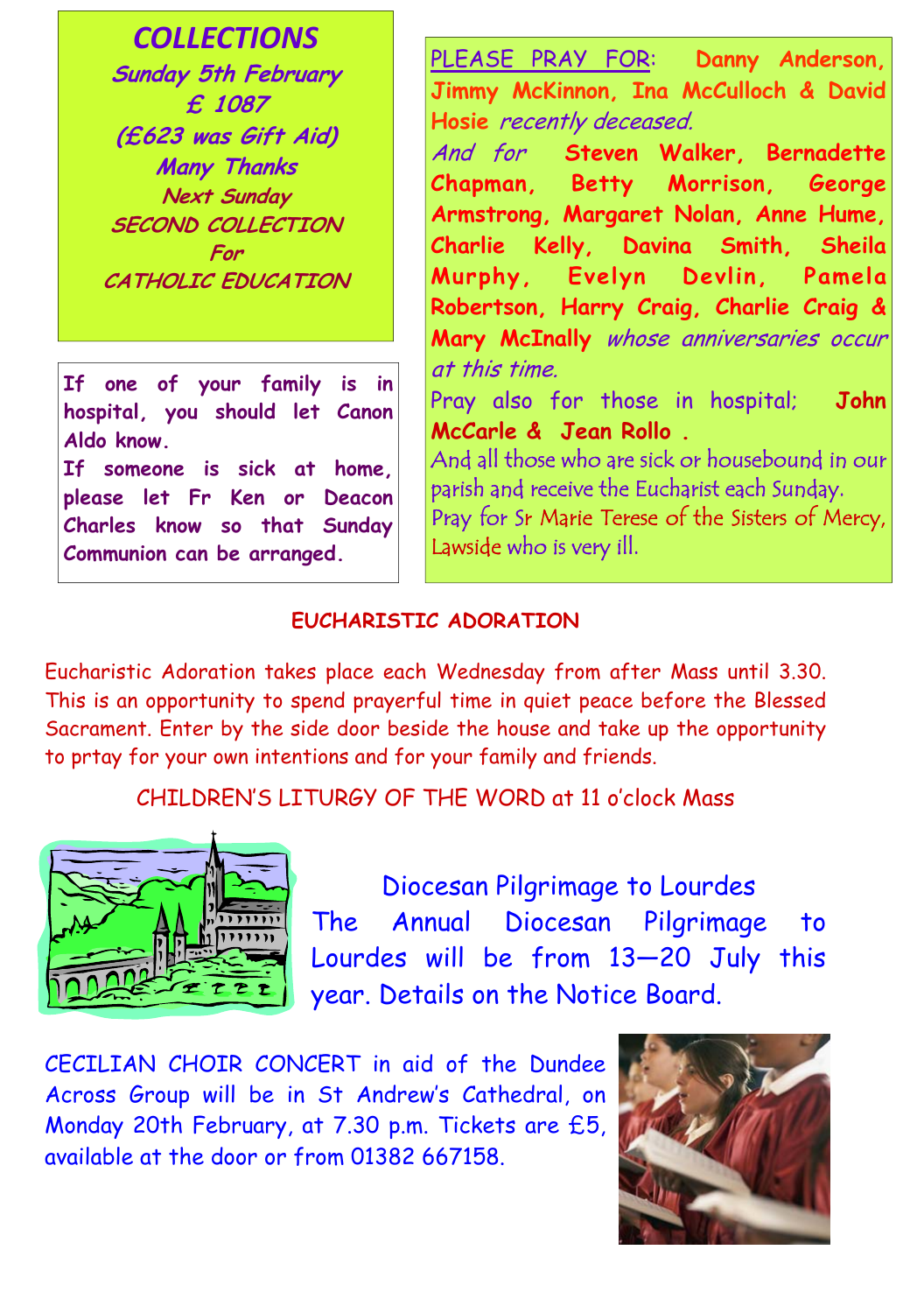World Day of Prayer for the Sick Monday 13th February at 7.00 p.m. Mass of our Lady of Lourdes Immaculate Conception Church (St Mary's) Lochee

Some copies of the People's Edition of the new Missal are now available for those who preordered copies. They are £18 each, and are in the Sacristy.

#### ++++++++++++++++++++++++++++++++++++++++

## CATHOLIC EDUCATION WEEK

Next Sunday there will be a SECOND COLLECTION for Catholic Education Week. This collection enables the Bishop's Conference to finance the work of the Scottish Catholic Education Service. SCES provides support, resources and advice to Bishops, to schools and to parishes across Scotland. SCES has been responsible for developing the new religious education syllabus, 'This is our Faith'









**The mission of the Catholic school is to develop as a community of faith and learning, providing the highest quality of education, and offering formation through the promotion of Gospel values, through celebration and worship, and through service to the common good.** 

A Catholic school is a community of love and hope. It provides young people with a Catholic education which perceives life as a faith journey. The ultimate aim of a Catholic school is to develop the full potential of all young people, leading to their life-long activities being guided by the Spirit and presence of Christ, in the service of God and of others.

Catholic education is distinctive in placing all learning and teaching in a Catholic moral context and in both challenging and supporting young people to develop in mind, body and spirit. The role of a Catholic school is to help everyone in the school community to discover the true value and dignity of each and every human being who, loved by God, has a mission on earth and a destiny which is eternal.

The Catholic school is an open community, concerned with the education of the whole person. It presents a unique, clear vision of God, people and life, centred on Gospel values and reflective of the teaching of the Catholic Church. Hence, the formation of each person is regarded as being as important as the information which is transmitted through the teaching offered.

The Catholic school is supported in its mission by the active partnership of the home, the school and the parish. Together, they provide support for the faith community, helping to form and develop in all a mature Christian conscience, in addressing the increasingly secular influences of popular culture.